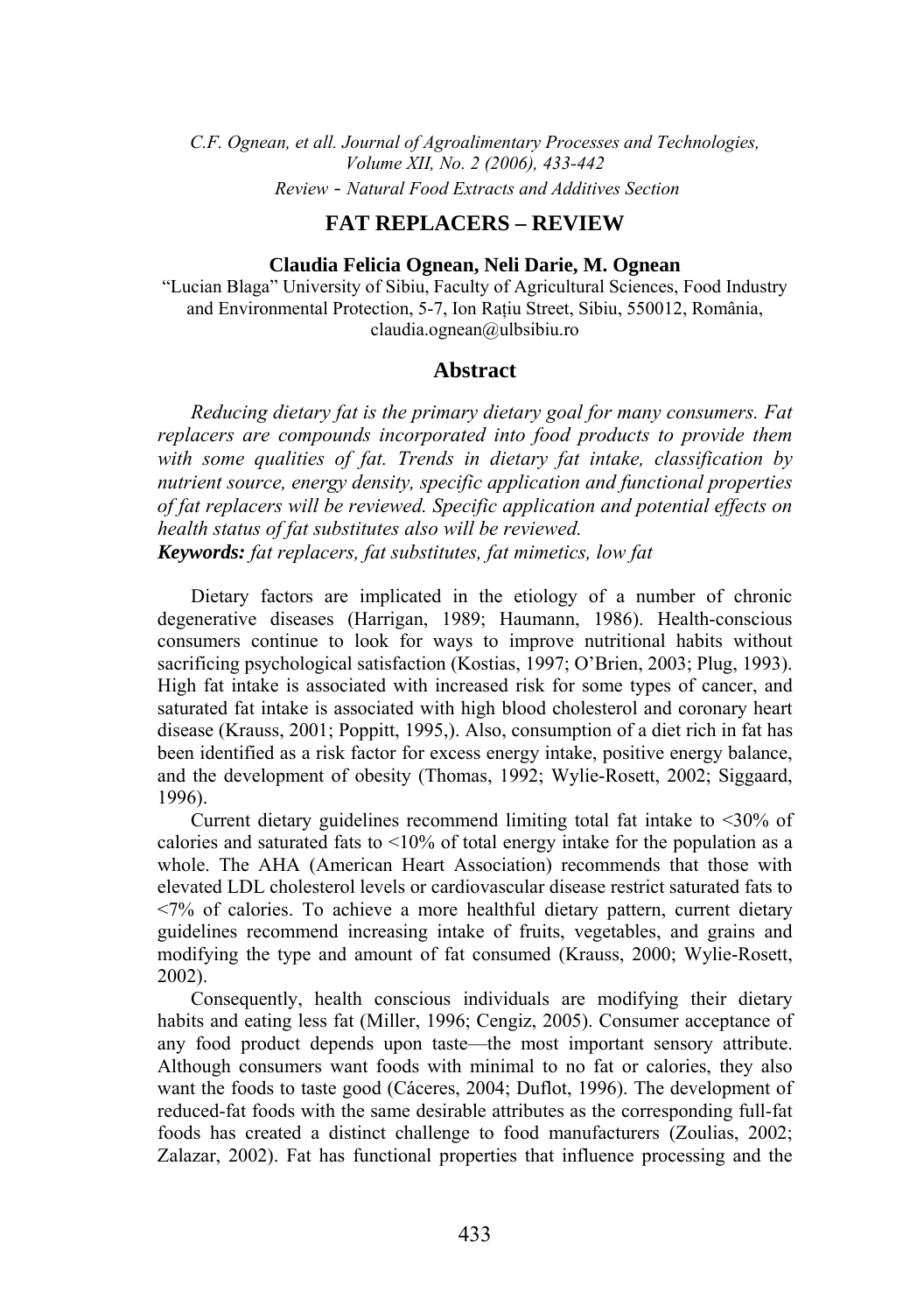eating qualities of a food item, and these functions must be accounted for when lowering the fat in a product (Chronakis, 1997; Kavas, 2004; Koca, 2004).

As a food component, fat contributes key sensory and physiological benefits. Fat contributes to flavor, or the combined perception of mouthfeel, taste, and aroma/odor (Lucca, 1994; Mistry, 2001; Sampaio, 2004). Fat also contributes to creaminess, appearance, palatability, texture, and lubricity of foods and increases the feeling of satiety during meals (Romanchik-Cerpovicz, 2002; Sipahioglu, 1999). Fat can also carry lipophilic flavor compounds, act as a precursor for flavor development (e.g., by lipolysis or frying), and stabilize flavor (Romeih, 2002; Tamime, 1999). From a physiological standpoint, fat is a source of fatsoluble vitamins, essential fatty acids, precursors for prostaglandins, and is a carrier for lipophilic drugs (Trudell, 1996, Cooper, 1997, Harrigan, 1989). Fat is the most concentrated source of energy in the diet, providing 9 kcal/g compared to 4 kcal/g for proteins and carbohydrates.

Fat may be replaced in food products by traditional techniques such as substituting water (Chronakis, 1997) or air for fat, using lean meats in frozen entrées (Hsu, 2005), skim milk instead of whole milk (Zalazar, 2002) in frozen desserts (Specter, 1994), and baking instead of frying (Haumann, 1986) for manufacturing or preparing snack foods;

Some lipids may be replaced in foods by reformulating with selected ingredients that provide some fat-like attributes (Tarr, 1995; Sipahioglu, 1999). These fat replacers can be lipid, protein or carbohydrate-based (Table 1) and can be used alone or in unique combinations (Akoh, 1998; Costin, 1999; Lucca, 1994; Crehan, 2000; Sandrou, 2000).

Fat replacers are generally categorized into two groups: fat substitutes and fat mimetics. Fat substitutes are ingredients that have a chemical structure somewhat close to fats and have similar physiochemical properties (Lipp, 1998; Kosmark, 1996; Peters 1997). They are usually either indigestible or contribute lower calories on a per gram basis. Fat mimetics are ingredients that have distinctly different chemical structures from fat. They are usually carbohydrate and/or protein-based. They have diverse functional properties that mimic some of the characteristic physiochemical attributes and desirable eating qualities of fat: viscosity, mouthfeel and appearance (Johnson, 2000; Duflot, 1996; Harrigan, 1989).

Fat substitutes are macromolecules that physically and chemically resemble triglycerides (conventional fats and oils) and which can theoretically replace the fat in foods on a one-to-one, gram-for-gram basis. Often referred to as lipid- or fat-based fat replacers, fat substitutes are either chemically synthesized or derived from conventional fats and oils by enzymatic modification. Many fat substitutes are stable at cooking and frying temperatures (Cooper, 1997; Duflot, 1996; Harrigan, 1989; Kosmark, 1996).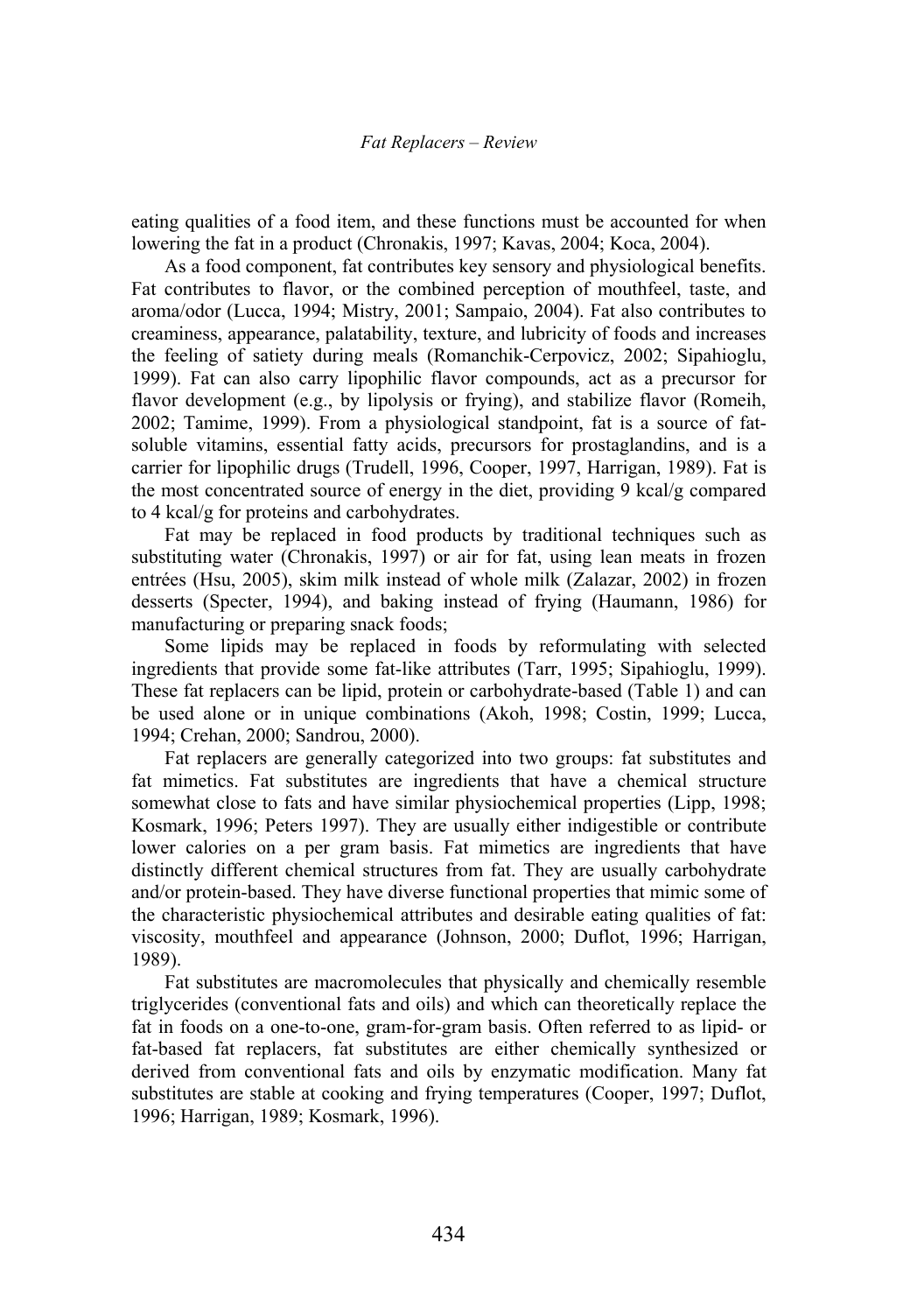|                                    |                           | Type of fat replacer |                        | <b>Nutrient source</b>                                                   | <b>Energy</b><br>density | <b>Specific application</b>                         | <b>Functional</b><br>properties                |
|------------------------------------|---------------------------|----------------------|------------------------|--------------------------------------------------------------------------|--------------------------|-----------------------------------------------------|------------------------------------------------|
|                                    |                           |                      |                        | Sucrose polyester of 6-8<br>fatty                                        | noncaloric               | Savory snacks                                       | Texturize,<br>provide                          |
|                                    | Olestra/<br>Olean         |                      |                        | acids                                                                    | (not                     |                                                     | flavor and crispiness,                         |
|                                    |                           |                      |                        | Caprocaprylobehenic                                                      | absorbed)                | Soft candy, confectionary                           | conduct heat<br>Simulating properties of       |
|                                    | Caprenin                  |                      |                        | triacylglyceride                                                         | 5 kcal/g                 | coatings                                            | cocoa butter (emulsify,                        |
| Fat substitutes (derived from fat) |                           |                      |                        |                                                                          |                          |                                                     | texturize)                                     |
|                                    | Salatrim                  |                      |                        | Short and long acyl trigliceryde<br>molecule                             | $5$ kcal/g               | Chocolate-flavored                                  | range melting points,                          |
|                                    |                           |                      |                        |                                                                          |                          | coatings, deposited chips,<br>caramels and toffees. | hardness, appearance                           |
|                                    |                           |                      |                        |                                                                          |                          | fillings and inclusions for                         |                                                |
|                                    |                           |                      |                        |                                                                          |                          | confectionary, peanut<br>spread                     |                                                |
|                                    |                           |                      |                        |                                                                          |                          | baked goods, fillings and                           | Emulsify, provide                              |
|                                    |                           |                      |                        |                                                                          |                          | inclusions<br>for<br>baked                          | cohesiveness, tenderize                        |
|                                    |                           |                      |                        |                                                                          |                          | goods;                                              | carry flavor, replace                          |
|                                    |                           |                      |                        |                                                                          |                          |                                                     | shortening, prevent<br>staling, prevent starch |
|                                    |                           |                      |                        |                                                                          |                          |                                                     | retrogradation,                                |
|                                    |                           |                      |                        |                                                                          |                          |                                                     | condition dough                                |
|                                    |                           |                      |                        |                                                                          |                          | dressings,<br>dips,<br>savory<br>sauces             | Emulsify, provide<br>mouthfeel and lubricity,  |
|                                    |                           |                      |                        |                                                                          |                          |                                                     | hold flavorants                                |
|                                    |                           |                      |                        |                                                                          |                          | dairy desserts, cheese                              | provide flavor, body,                          |
|                                    |                           |                      |                        |                                                                          |                          |                                                     | mouthfeel, and texture,<br>stabilize.          |
|                                    |                           |                      |                        |                                                                          |                          |                                                     | increse overrun                                |
|                                    |                           | <b>Simplesse</b>     |                        | White egg protein, milk protein                                          |                          | Yogurt, cheese, sour<br>cream                       | stabilize, emulsify                            |
|                                    |                           |                      |                        |                                                                          |                          | baked goods                                         | texturize                                      |
|                                    |                           |                      |                        |                                                                          |                          | frozen dessert products                             | texturize                                      |
|                                    | Derived from protein      |                      |                        |                                                                          |                          |                                                     | stabilize                                      |
| Fat mimetics                       |                           | Simplesse100         |                        | Whey protein                                                             | 4 kcal/g                 | frostings                                           | provide mouthfeel,<br>texturize                |
|                                    |                           |                      |                        |                                                                          |                          | salad dressing, dips,                               | Texturize, provide                             |
|                                    |                           |                      |                        |                                                                          |                          | mayonnaise<br>margarine                             | mouthfeel<br>texturize                         |
|                                    |                           |                      |                        |                                                                          |                          | Sauces, soups                                       | texturize                                      |
|                                    |                           | LITA                 |                        | zein                                                                     |                          | baked goods                                         | texturize                                      |
|                                    |                           | <b>Trailblazer</b>   |                        | White egg protein, serum protein                                         | $1-4$ kcal/g             | dairy products                                      | Stabilize, emulsify                            |
|                                    |                           |                      |                        | mixed with xanthan gum                                                   |                          | Soups, sauces                                       | texturize                                      |
|                                    | Derived from<br>protein   | N-Flate              |                        | Non fat milk, gums, emulsifiers<br>and modified starch                   |                          | salad dressing                                      | Texturize, provide<br>mouthfeel                |
|                                    |                           |                      |                        |                                                                          |                          | Icings, glazes, desserts,<br>ice cream              | Texturize, stabilize                           |
|                                    |                           |                      |                        |                                                                          |                          | ground beef                                         | Texturize, provide                             |
|                                    |                           |                      |                        |                                                                          |                          |                                                     | mouthfeel, water                               |
|                                    |                           |                      |                        | Galactomannan<br>extracted from                                          | noncaloric               | baked goods                                         | holding<br>retain moisture, retard             |
|                                    | Derived from carbohydrate |                      | Guar                   | leguminous seed                                                          |                          |                                                     | staling                                        |
|                                    |                           |                      | Xanthan<br>Locust bean | Microbial polisaccharide produced<br>aerobic<br>bv<br>fermentation<br>of |                          |                                                     |                                                |
|                                    |                           |                      |                        | Xantomonas campestris                                                    |                          |                                                     |                                                |
| Fat mimetics                       |                           |                      |                        | Extracted from seeds of the tree                                         |                          |                                                     |                                                |
|                                    |                           | <b>GUIMS</b>         |                        | Ceratonia silique<br>Sulphated<br>polysaccharides                        |                          | salad dressings                                     | increase viscosity,                            |
|                                    |                           |                      | Carrageenan            | extracted<br>red<br>seaweed<br>from                                      |                          |                                                     | provide mouthfeel,                             |
|                                    |                           |                      |                        | (marine<br>algae<br>$_{\mathrm{of}}$<br>the<br>class                     |                          |                                                     | texturize,                                     |
|                                    |                           |                      | Gum arabic             | Rhodophyta)<br>Dry exude from Accacia tree                               |                          |                                                     |                                                |
|                                    |                           |                      |                        | Cell<br>wall<br>polysaccharides                                          |                          | sauces                                              | Thicken, provide                               |
|                                    |                           |                      | Pectins                | extracted from<br>apple pomace,                                          |                          |                                                     | mouthfeel, texturize                           |
|                                    |                           |                      |                        | citrus peel, sugar beet pulp,<br>sunflowers heads                        |                          |                                                     |                                                |
|                                    |                           |                      |                        |                                                                          |                          |                                                     |                                                |

**Table 1**. Classification of fat replacers by nutrient source, energy density, specific application and functional properties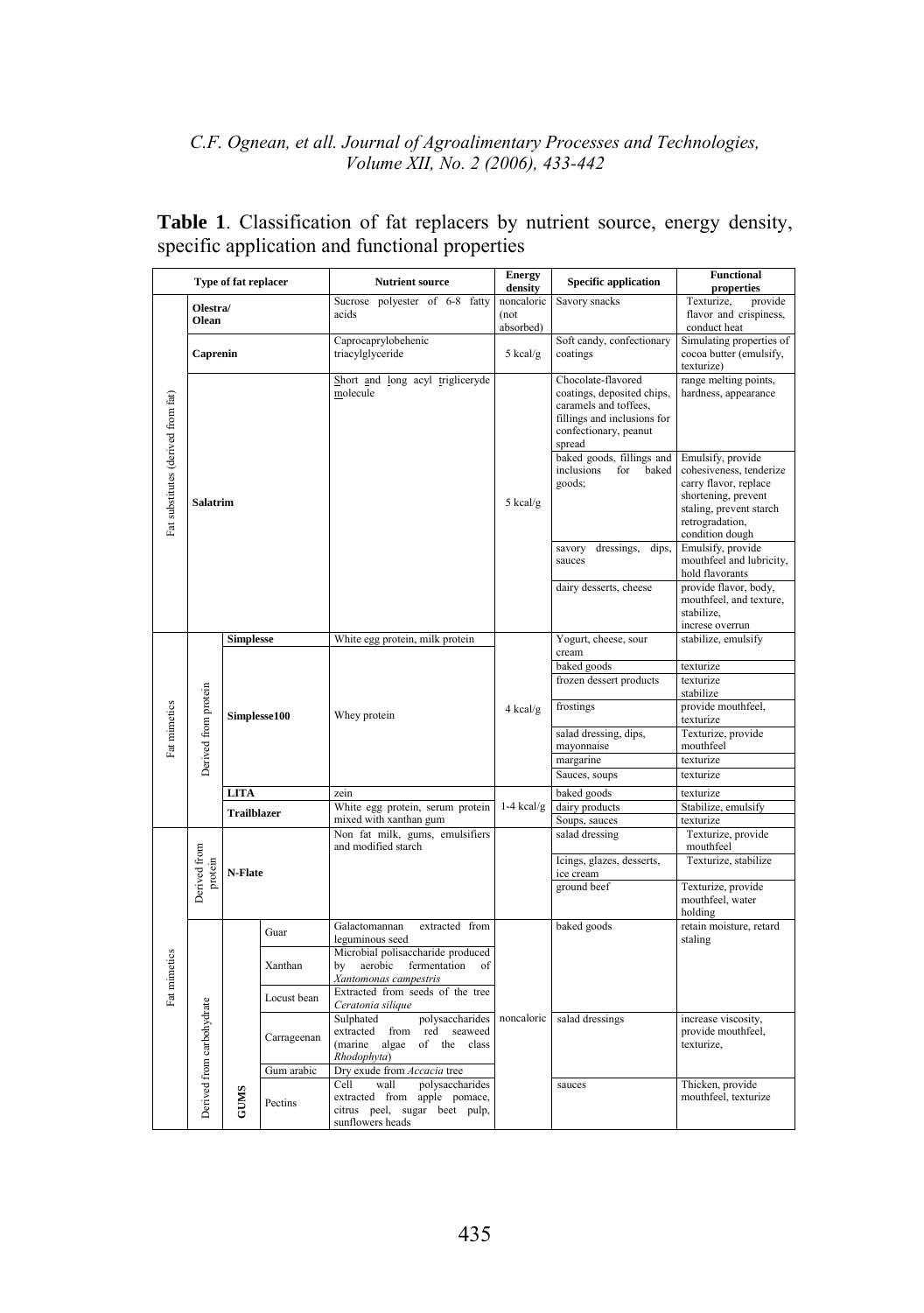# *Fat Replacers – Review*

| Starch:<br>enzymatic<br>lysis.<br>available | native.<br>modified by acid or<br>hydro-<br>oxidation,<br>dextrinization,<br>crosslinking,<br>or<br>mono-substitution:<br>in<br>pregelatinized<br>or<br>instant forms | Common corn, high amylose corn,<br>waxy maize, wheat, potato,<br>tapioca, rice, waxy rice                                                    | 4 kcal/g     | Margarine, spreads,<br>dressings, sauces, baked<br>goods, frostings, fillings,<br>meat emulsions                                                                                                                                                                                             | modifying texture,<br>gelling, thickening,<br>stabilizing, water<br>holding                                                                                                                        |
|---------------------------------------------|-----------------------------------------------------------------------------------------------------------------------------------------------------------------------|----------------------------------------------------------------------------------------------------------------------------------------------|--------------|----------------------------------------------------------------------------------------------------------------------------------------------------------------------------------------------------------------------------------------------------------------------------------------------|----------------------------------------------------------------------------------------------------------------------------------------------------------------------------------------------------|
|                                             | microcrysta<br>lline<br>cellulose                                                                                                                                     | Obtained by mechanical grinding<br>from various plant sources                                                                                |              | salad dressings<br>frozen desserts<br>sauces<br>dairy products                                                                                                                                                                                                                               | contributes body,<br>consistency and<br>mouthfeel, stabilizes<br>emulsions and foams,<br>controls syneresis,<br>adds viscosity, gloss<br>and opacity to foods                                      |
|                                             | powdered<br>cellulose                                                                                                                                                 | Obtained by chemical<br>depolymerization from various<br>plant sources                                                                       | noncaloric   | frying<br>baked goods                                                                                                                                                                                                                                                                        | reducing the fat in fried<br>batter coatings and fried<br>cake donuts<br>increasing the volume<br>of baked goods because<br>it can stabilize air<br>bubbles and minimize<br>after baking shrinkage |
| CELLULOSE                                   | methyl<br>cellulose<br>hydroxypro<br>pyl methyl<br>cellulose                                                                                                          | Obtained by chemical<br>derivitization from various plant<br>sources<br>Obtained by chemical<br>derivitization from various plant<br>sources | noncaloric   | baked goods<br>frozen desserts<br>dry mix sauces<br>Sauces, dressings                                                                                                                                                                                                                        | impart creaminess.<br>lubricity, air entrapment<br>and moisture retention<br>impart pouring and<br>spooning qualities                                                                              |
|                                             | maltodextrins                                                                                                                                                         | Produced by partial hydrolysis of<br>starch (corn, potato, oat, rice,<br>wheat, tapioca, )                                                   | 4 kcal/g     | table spreads, margarine<br>imitation sour cream.<br>salad dressings, baked<br>goods, frostings, fillings<br>sauces, processed meat,<br>frozen desserts                                                                                                                                      | build solids and<br>viscosity, bind/control<br>water, contribute<br>smooth mouthfeel                                                                                                               |
| polydextrose<br><b>B-glucan</b>             |                                                                                                                                                                       | Randomly-bonded polymer of<br>glucose, sorbitol, and citric or<br>phosphoric acid<br>Soluble fiber extracted from oats                       | $1$ kcal/g   | baking goods and baking<br>mixes, chewing gum,<br>confections, frostings<br>salad dressing, frozen<br>dairy desserts and mixes<br>gelatins, puddings and<br>fillings, hard and soft<br>candy, peanut spreads,<br>fruit spreads, sweet<br>sauces, toppings and<br>syrups<br>baked goods and a | bulking agent,<br>formulation aid.<br>humectant, texturizer<br>smoothness in high-<br>moisture formulation,<br>fat-sparing effect<br>adding body and texture                                       |
|                                             |                                                                                                                                                                       | (sometime barley)                                                                                                                            | $1-4$ kcal/g | variety of other food<br>products                                                                                                                                                                                                                                                            |                                                                                                                                                                                                    |

# **Fat Substitutes Available on the Market**

*Olestra (Olean***,** Procter & Gamble, Cincinnati, OH) is a mixture of hexa-, hepta- and octaesters of sucrose prepared by chemical transesterification or interesterification of sucrose with six to eight long-chain fatty acids (saturated and unsaturated of chain length C12 and higher) isolated from edible fats and oils (Cooper, 1997; Peters, 1997). The physical properties of olestra are similar to those of a triglyceride with the same constituent fatty acids (Crites, 1997). Olestra made from highly unsaturated fatty acids is liquid at room temperature; olestra made from highly saturated fatty acids is solid (Harrigan, 1989). A schematic representation of the structure of olestra, is shown in Figure 1. Olestra has the organoleptic, and thermal properties of fat. Is not hydrolyzed by gastric or pancreatic enzymes because the large size and number of the nonpolar fatty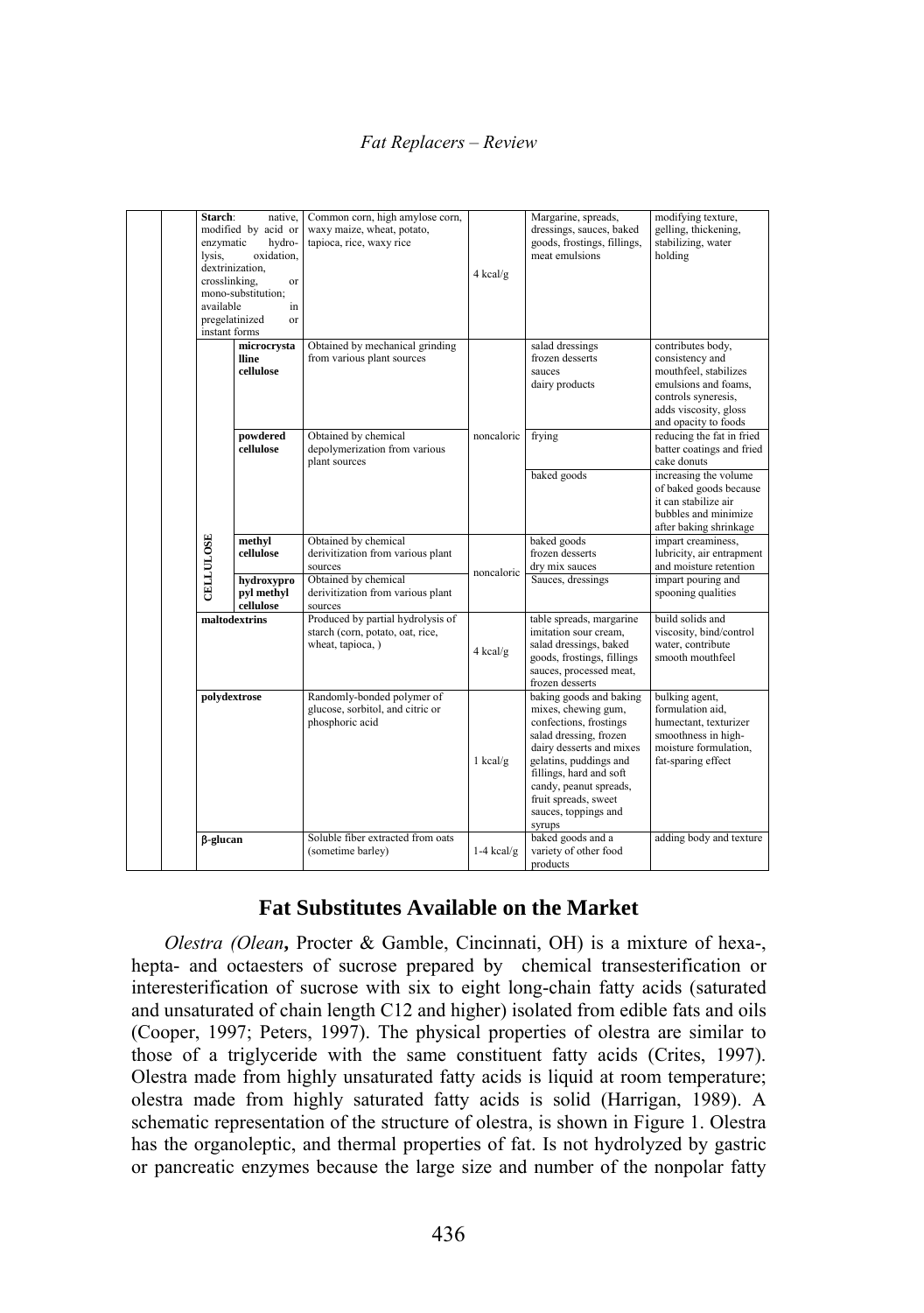acids constituents prevent olestra from being hydrolyzed by digestive lipases (O Hill, 1998; Peters, 1997; Cooper, 1997). Olestra passes through the gastrointestinal tract intact and is not absorbed. For this reason, olestra does not provide calories to the diet (Cooper, 1997, Haumann, 1986). Because of its



**Fig. 1**. General structure of Olestra (OLEAN) R – acyl group of fatty acids

1997; Peters, 1997).

unique properties, olestra can serve as a zero-calorie replacement (up to 100%) for conventional fat in a variety of foods. The U.S. Food and Drug Administration (FDA) has approved the use of olestra as a replacement for fats and oils currently used in the preparation of savory snacks (snacks that are salty or piquant but not sweet), such as potato and corn chips, cheese puffs and crackers and for frying of savory snacks (Akoh, 1998; Cooper,

Because olestra is lipophilic, nondigestible and nonabsorbable, it has the potential to interfere with the absorption of other components of the diet, especially lipophilic ones, eaten at the same time as olestra. This interference occurs because a portion of those components may partition into the olestra in the gastrointestinal tract and be excreted with the olestra (O Hill, 1998; Peters, 1997; Cooper, 1997).

The dietary components that were assessed included macro-nutrients, essential vitamins and minerals, and other components of the diet such as phytochemicals (Cooper, 1997, Akoh, 1998).

The findings from the studies (Peters et al., 1997, O Hill, 1998) show that olestra can affect the absorption of other dietary components, especially highly lipophilic ones, when ingested at the same time. Olestra did not affect the availability of water-soluble micronutrients or the absorption and utilization of macronutrients. Olestra reduced the absorption of fat-soluble vitamins A, D, E and K; however, the effects can be offset by adding specified amounts of the vitamins to olestra foods. Olestra also reduced the absorption of carotenoids (Cooper, 1997; Peters 1997); Some people eating large amounts of olestra snacks may experience common gastrointestinal tract symptoms such as stomach discomfort or changes in stool consistency, similar to symptoms accompanying other dietary changes but these symptoms present no health risks (Akoh, 1998, Cooper, 1997).

As a result, the Food and Drug Administration (FDA) requires that food containing olestra be labeled with the statement: "This Product Contains Olestra. Olestra may cause abdominal cramping and loose stools. Olestra inhibits the absorption of some vitamins and other nutrients. Vitamins A, D, E, and K have been added". The label statements is intended to inform consumers about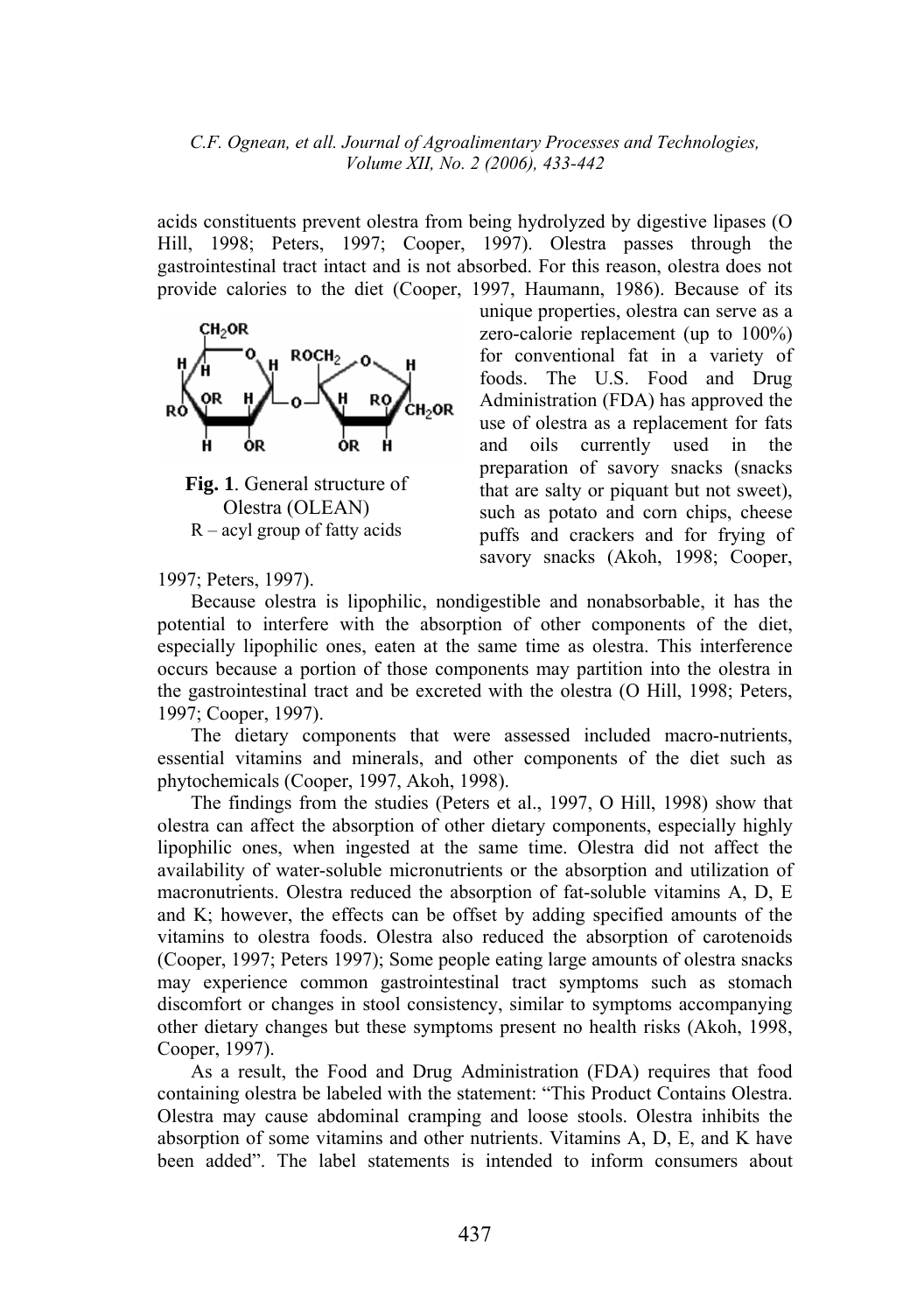#### *Fat Replacers – Review*

potential gastrointestinal effects and the addition of vitamins to compensate for the effects of olestra on absorption of vitamins A, D, E, and K. The concentration of vitamins A, D, E, and K required for supplementation in olestra-containing foods are 0.34 X RDA (Recommended Dietary Allowance) for vitamin A/10g olestra, 0.3 X RDA for vitamin D/10g olestra, 0.94 X RDA for vitamin E/10g olestra, and 1.0 X RDA for vitamin K/10g olestra (Cooper, 1997). In approving olestra, the FDA concluded that olestra is not toxic, carcinogenic, genotoxic, or teratogenic; all safety issues were addressed; and there is reasonable certainty that no harm will result from the use of olestra in savory snacks (O Hill, 1998; Peters, 1997; Cooper, 1997).

*Caprenin* (caprocaprylobehenic triacylglyceride), (The Procter & Gamble Co.), is manufactured from glycerol by esterification with caprylic (C8:0), capric C10:0), and behenic (C22:0) fatty acids (Costin, 1999). Because behenic acid is only partially absorbed and capric and caprylic acids are more readily metabolized than other longer chain fatty acids, caprenin provides only 5 kcal/g (Akoh, 1998, Lucca, 1994). Caprenin's functional properties are similar to those of cocoa butter (Lipp, 1998). As a result, caprenin is suitable for use in soft candy and confectionery coatings (Lucca, 1994). The Procter & Gamble Co. filed a GRAS affirmation petition for use of caprenin as a confectionery fat in soft candy and confectionery coatings (CCC, 1996). Caprenin, in combination with polydextrose, was commercially available briefly in reduced-calorie and reduced- fat chocolate bars (Sandrou, 2000).

*Salatrim* (an acronym derived from **s**hort **a**nd **l**ong **a**cyl **t**riglyceride **m**olecule) is the generic name for a family of structured triglycerides comprised of a mixture containing at least one short chain fatty acid (primarily C2:0, C3:0, or C4:0 fatty acids) and at least one long chain fatty acid (predominantly C18:0, stearic acid) randomly attached to the glycerol backbone (Kosmark, 1996).

Structured lipids (Fig. 2) are triglycerides containing short chain fatty acids and/or medium chain fatty acids, and long chain fatty acids. Structured lipids are prepared by chemical and enzymatic synthesis or random transesterification (Akoh, 1998). Structured lipids are developed for specific purposes, such as reducing the amount of fat available for metabolism and, potentially, caloric value (Lucca, 1994).

Salatrim achieves a calorie reduction based on two principles: 1) short-chain fatty acids (e.g.,butyric) provide fewer calories per unit of weight than do longer chain fatty acids, and 2) stearic acid (the primary long-chain fatty acid of Salatrim) is only partially absorbed by the body. The net result is a triglyceride that has all of the physical properties of fat, but that contains only 5 cal/g instead of 9 cal/g for naturally occurring fat. The Food and Drug Administration has proposed to amend its food labeling regulation such that the total amount of fat declared on the label for a product containing Salatrim as the only fat source would be 5/9 of the total amount of fat of a traditionally made product (Costin,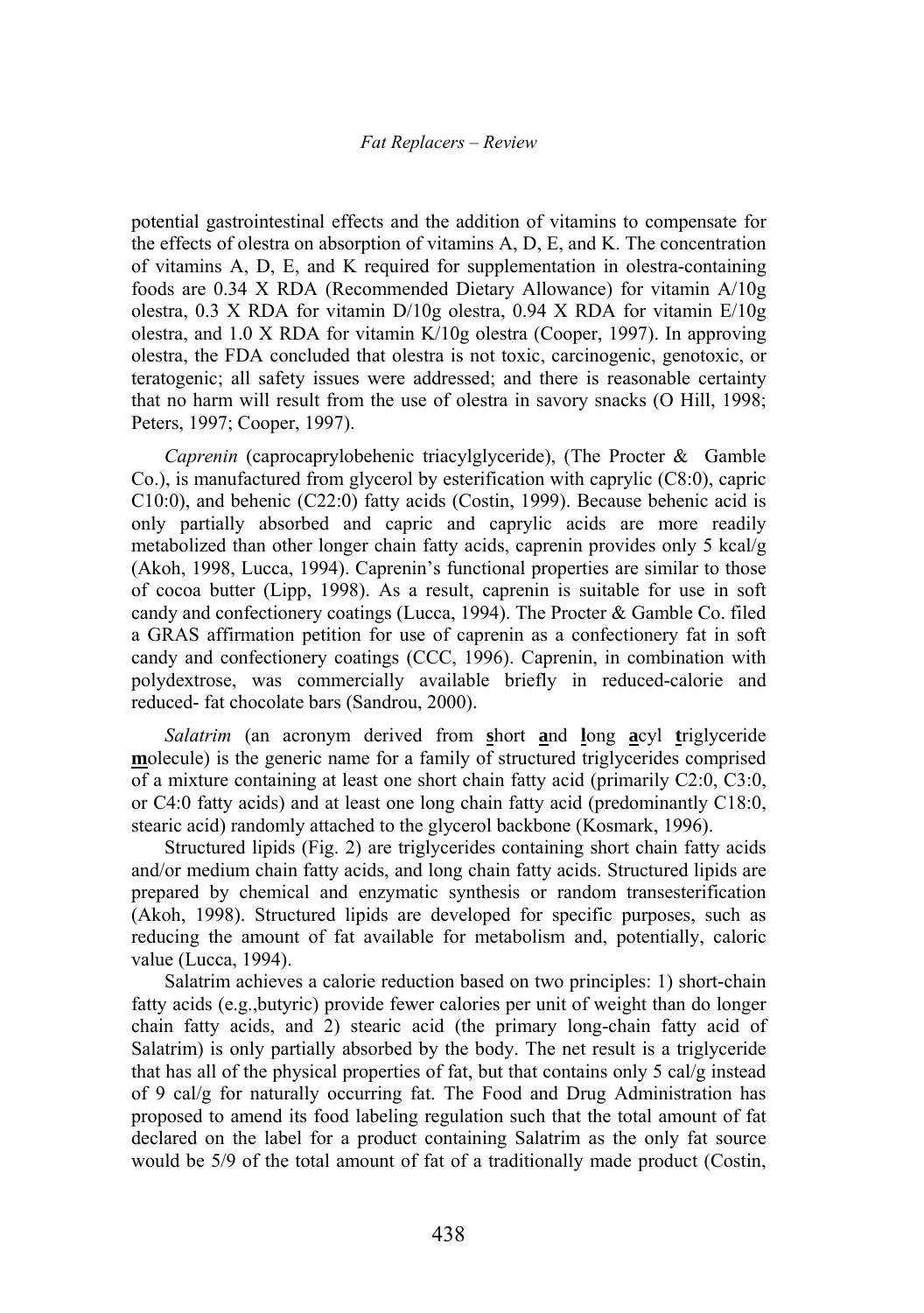1999; Akoh, 1998; Kosmark, 1996). Developed by Nabisco Foods Group, Salatrim is licensed to Cultor Food Science, which established the brand name Benefat™ for manufacture and marketing. FDA accepted for filing in 1994 a

$$
\begin{array}{cc}\n0 & \text{CH}_{\mathcal{I}^-} - \text{C} - \text{S or M} \\
L - \text{C} - \text{O} - \text{C} - \text{H} \\
 & \text{CH}_{\mathcal{I}^-} - \text{O} - \text{C} - \text{S or M}\n\end{array}
$$

**Fig. 2**. General structure of structured lipids S – short chain fatty acid M – medium chain fatty acid  $L$  – long chain fatty acid The position of S, M or L is interchangeable

GRAS (Generally Recognize as Safe) affirmation petition submitted by Nabisco Foods Group (Akoh, 1998, Kosmark, 1996).

Salatrim compositions with differing amounts of short chain fatty acids and long chain fatty acids provide select functional and physical properties, e.g., a range of melting points, hardness, and appearance. Salatrim was designed for a variety of applications, including chocolate-flavored coatings, deposited chips, caramels and toffees, fillings and inclusions for confectionery and baked

goods, peanut spreads, savory dressings, dips and sauces, and dairy products such as sour cream, frozen dairy desserts, and cheese (Lucca, 1994; Akoh, 1997; Kosmark, 1996). Salatrim, however, is not suitable for frying. The first Salatrim product, Benefat 1, was developed primarily to replace cocoa butter in confectionery applications (Lipp, 1998).

*Emulsifiers,* such as sucrose fatty acid esters, mono- and diglycerides, sodium stearoyl-2-lactylate, lecithin, and polyglycerol esters, contain both hydrophilic and lipophilic properties that enable the emulsifier to stabilize the interface between fat and water droplets through hydrogen bonding. By acting as surface active molecules, emulsifiers can replace up to 50% of the fat in a formulation (Costin, 1999, Akoh, 1998). They also provide and stabilize aeration, provide lubricity, complex with starch, interact with protein, modify the crystallization characteristics of other fats, promote and stabilize foam, control syneresis, carry flavors, and control rheology (Sipahioglu, 1999). Emulsifiers are most effective in replacing the functionality of fat when used in combination with other ingredients. Emulsifiers are useful in margarines, baked goods, frozen desserts, dairy products, spreads and shortenings, processed meats, whipped toppings, cake frostings and fillings, and confections (Lucca, 1994).

# **Fat Substitutes not Available on the Market**

*Sorbestrin* (Cultor Food Science, Inc.,N.Y.), or sorbitol polyester for example, is a mixture of tri-, tetra-, and pentaesters of sorbitol and sorbitol anhydrides with fatty acids. The caloric value of Sorbestrin is 1.5 kcal/g. Sorbestrin is sufficiently heat stable to withstand frying temperatures. Sorbestrin, which is intended for replacement of fat in salad dressings, baked goods, and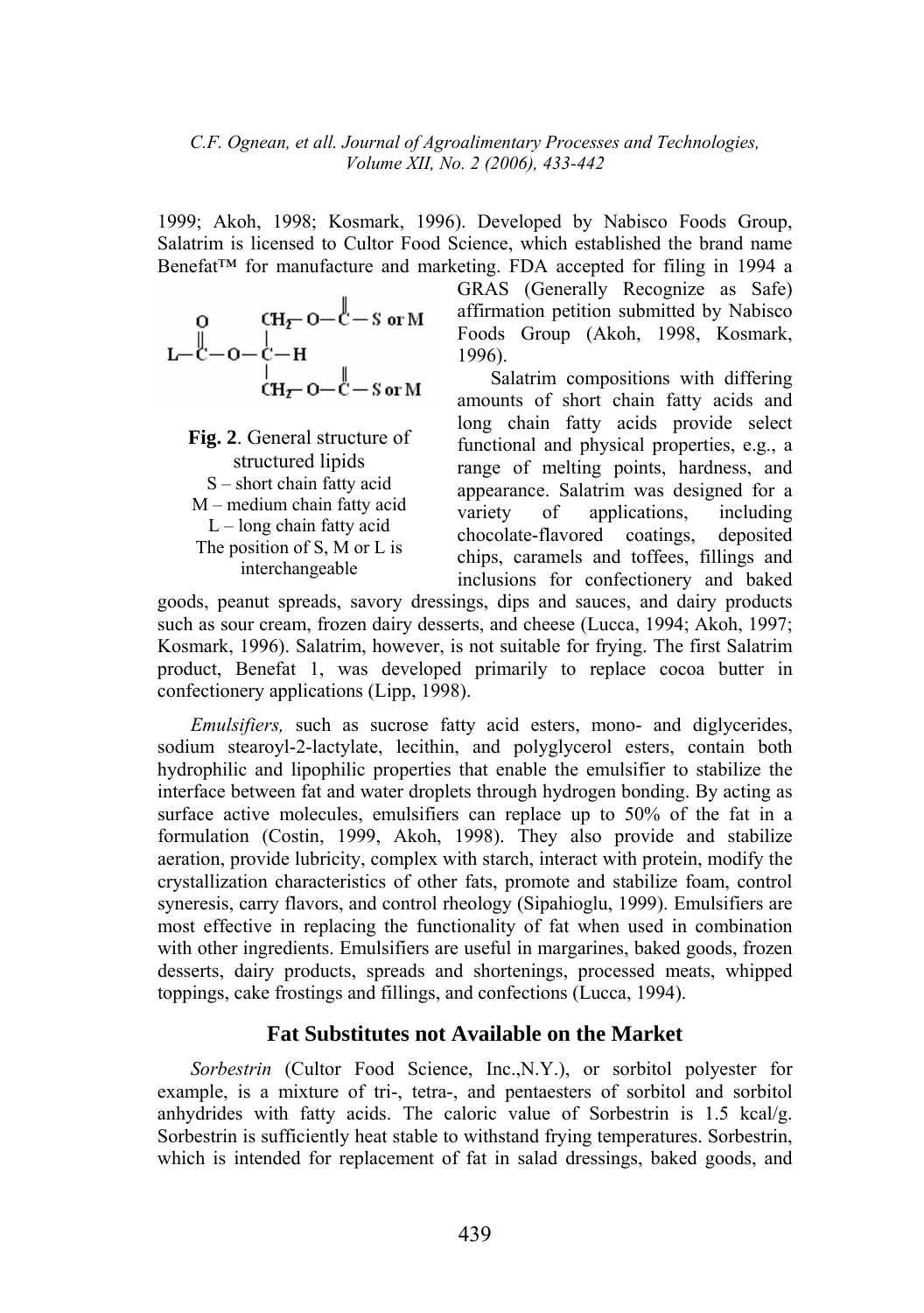frying (Lucca, 1994). Other carbohydrate fatty acid esters and polyol fatty acid esters, hold potential for fat replacing systems. Polyol fatty acid esters are prepared by reacting one or more fatty acid esters with a polyol containing at least four hydroxy groups in the presence of a basic catalyst. Examples include sorbitol, trehalose, raffinose, and stachyose polyesters (Akoh, 1998).

*Dialkyl dihexadecylmalonate* (DDM) is a fatty alcohol dicarboxylic acid ester of malonic acid and alkylmalonic acid, synthesized by reacting a malonyl dihalide with a fatty alcohol. Frito-Lay, Inc. (Dallas, Texas) patented DDM for use in replacing oil in food formulations or in frying (Akoh, 1997; Fulcher, 1986). DDM is noncaloric because it is not digested or absorbed.

*Esterified propoxylated glycerols* (EPGs) comprise a family of derivatives of propylene oxide, synthesized by reacting glycerol with propylene oxide to form a polyether polyol that is subsequently esterified with fatty acids. EPGs differ from conventional triglycerides in the positioning of an oxypropylene group between the glycerol backbone and the fatty acids. EPGs are being developed by ARCO Chemical Co. and CPC International/Best Foods (Englewood Cliffs, N.J.) as a replacement for fats and oils in a variety of products including frozen desserts, salad dressings, baked goods, and spreads and for cooking and frying. EPGs can be tailored to produce specific functional properties (Akoh, 1997; Harrigan, 1989) and are expected to be low in caloric value due to their lipase resistance.

*Trialkoxytricarballylate* (TATCA), *trialkoxycitrate* (TAC)**,** and *trialkoxyglyceryl ether* (TGE) are polycarboxylic acids with two to four carboxylic acid groups esterified with saturated or unsaturated alcohols having straight or branched chains of 8–30 carbon atoms. Because the ester units of the substances are reversed from the corresponding ester present in triglycerides, these compounds are not susceptible to complete hydrolysis by lipases (Akoh, 1997; Haumann, 1986).

#### **References**

Akoh, C.C. (1998). *Fat replacers*, *Food Technology, 52,* 47-52.

Cáceres, E., et al. (2004). The effect of fructooligosaccharides on the sensory characteristics of cooked sausages*, Meat Science, 68,* 87-96*.*

Cengiz, E., Gokoglu, N. (2005). Changes in energy and cholesterol content of frankfurter-type sausages with fat reduction and fat replacer addition*, Food Chemistry, 91,* 443-447.

Chronakis, I.S. (1997). Structural-Functional and Water-holding Studies of Biopolymers in Low Fat Content Spreads*, Lebensmittel-Wissenschaft und-Technologie, 30*, 36-44.

Cooper, D.A., Webb, D.R., Peters, J.C. (1997). Evaluation of the potential for Olestra To Affect the Availability of Dietary Phytochemicals*, J.Nutr. 127*, 1699S-1709S.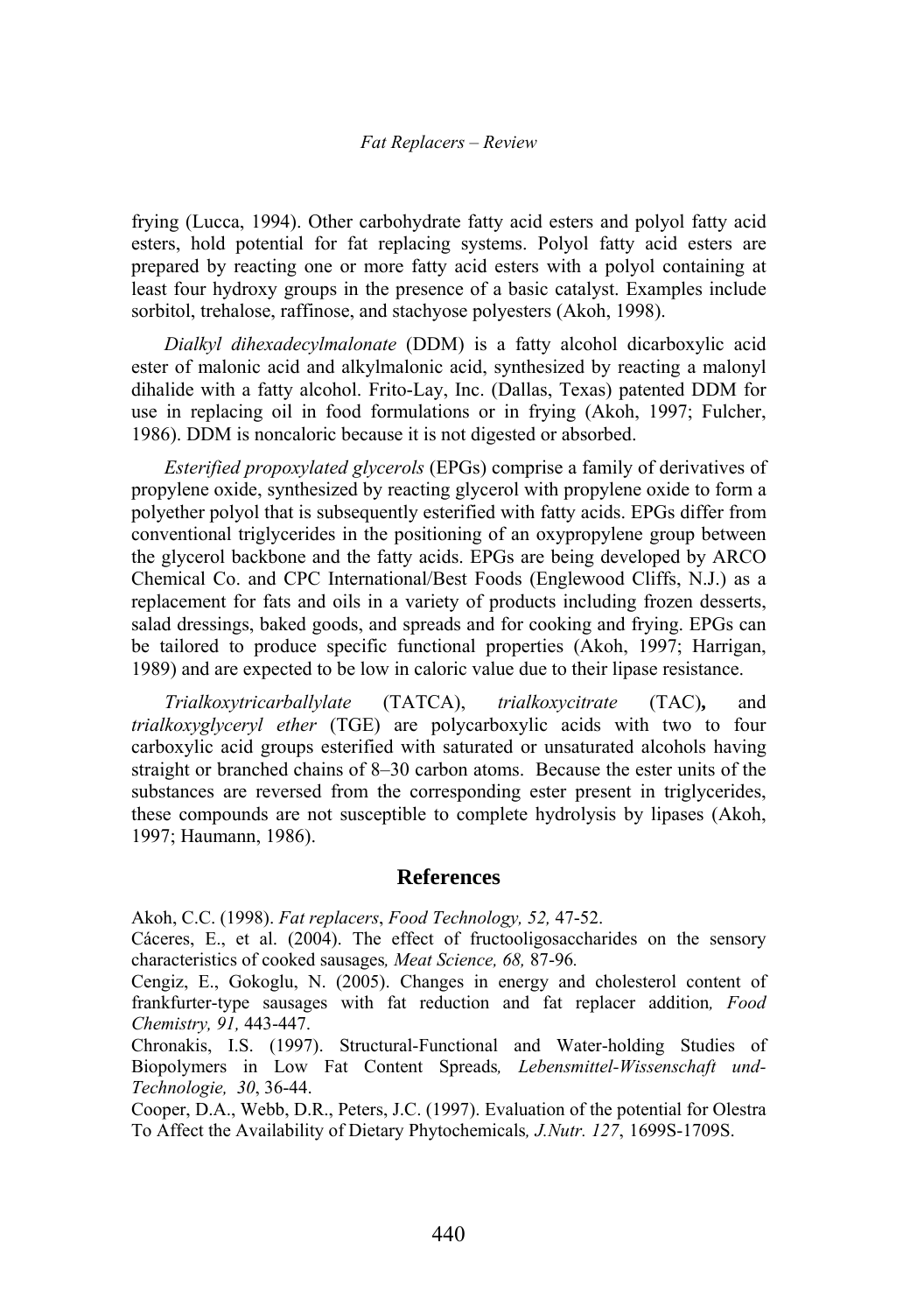Cooper, D.A., Berry, D.A., Jones, M.B., Kiorpes, A.L. (1997). Olestra's Effect on the Status of Vitamins A, D and E in the Pig Can Be Offset by Increasing Dietary Levels of These Vitamins*, Journal of Nutrition, 127,* 1589S-1608S.

Costin, G.M., Segal, R.(1999). *Alimente funcţionale*, Ed. Academica, Galaţi, (pp.188-202);

Crehan, C.M., et al. (2000). Effects of fat level and maltodextrin on the functional properties of frankfurters formulated with 5, 12, and 30% fat*, Meat Sci. 55*, 463-469.

Crites, S.G., Drake, M.A., Swanson, B.G. (1997). Microstructure of Low-fat Cheddar Cheese Containing Varying Concentrations of Sucrose Polyesters*, Lebensmittel-Wissenschaft und-Technologie, 30*, 762-766.

Duflot, P. (1996). Starches and Sugars Glucose polymers as sugar/fat substitutes, *Trends in Food Science & Technology, 7*, 206.

Fulcher, J. (1986). *Synthetic cooking oils containing dicarboxylic acid esters*, U.S. Patent, 4,582,927.

Harrigan, K.A., Breene, W.M. (1989). Fat substitutes: Sucrose esters and simplesse*, Cereal Foods World, 34,* 261-267.

Haumann, B.F. (1986). Getting the fat out – researchers seek substitutes for full-fat fat, *Journal of American Oil Chemistry Society, 63*, 278-286.

Hsu, S.Y., Sun, L.Y. (2005). Comparisons on 10 non meat protein fat substitutes for low-fat Kung-wans*, Journal of Food Engineering, 69*;

Jonson, B.R., (2002). *Whey protein concentrates in low-fat applications*, published by U.S. DAIRY EXPORT COUNCIL;

Kavas, G., et al. (2004). Effect of some fat replacers on chemical, physical and sensory attributes of low-fat white pickled cheese*, Food Chemistry, 88,* 381-388.

Koca, N., Metin, M. (2004). Textural, melting and sensory properties of low-fat fresh kashar cheeses produced by using fat replacers*,Int. Dairy J. 14,* 365-373.

Kosmark, R. (1996). Salatrim: Properties and applications, *Food Technol. 50,* 98- 101.

Kostias, G. (1997). Low-Fat and Delicious: Can we Break the Taste Barrier? *Journal of the American Dietetic Association, 97*, S88-S92.

Krauss, R.M., Eckel, R.H., Howard, B., et al. (2001). American Heart Association's (AHA): AHA Dietary Guidelines – Revision 2000: A statement for Healthcare Professionals From the Nutrition Committee of the American Heart Association, *Journal of Nutrition, 131*, 132-146.

Lipp, M., Anklam, E. (1998). Review of cocoa butter and alternative fats for use in chocolate – Part A. Compositional Data*, Food Chemistry, 62,* 73-97.

Lucca, P.A., Tepper, B.J. (1994). Fat replacer and the functionality of fat in foods, *Trends in Food Science and Technology, 5,* 12-19.

Miller, G.D., Groziak, S.M. (1996). Impact of fat substitutes on fat intake*, Lipids, 31*, S293-S296.

Mistry, V.V. (2001). Low fat cheese technology*, Int.Dairy J.* 11, 413-422.

O'Brien, C.M., et al. (2003). Evaluation of the effects of fat replacers on the quality of wheat bread*, Journal of Food Engineering, 56*, 265-267.

O Hill, J., et al. (1998). Effects of a 14 d of covert substitution of olestra for conventional fat on spontaneous food intake*, Am. J. Clin. Nutr. 67,* 1178 – 1185.